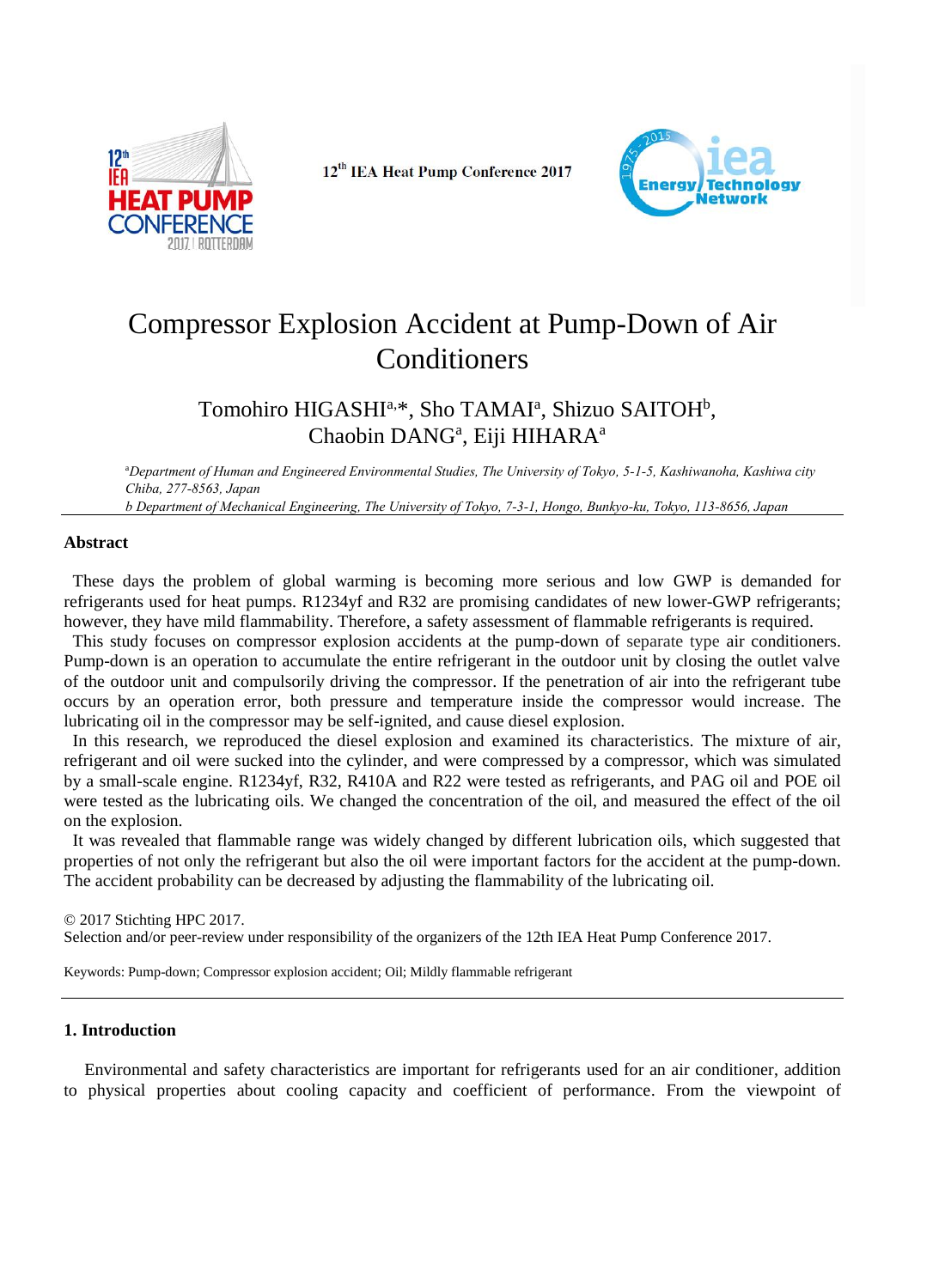environment, the refrigerants' ODP (Ozone Depleting Potential) should be zero and GWP (Global Warming Potential) should be low. The GWP of R410A, which is a conventional refrigerant for air conditioners, is so high that new low-GWP refrigerants such as R1234yf (CH<sub>2</sub>=CFCF<sub>3</sub>) and R32 (CH<sub>2</sub>F<sub>2</sub>) are drawing increasing attention, however, they are known as mildly flammable refrigerants. Table 1 lists ODP, GWP and flammability of typical refrigerants [1-3]. LFL, represents lower flammable limit; UFL, upper flammable limit; BV, burning velocity; and MIE represents minimum ignition energy. In ASHRAE Standard 34, the rank A2L was newly founded for mildly flammable refrigerants, whose heat of combustion is lower than 19 MJ kg<sup>-1</sup> and burning velocity is lower than 10 cm s -1 [4]. In the future, mildly flammable refrigerants are expected to be used in a variety of applications. Therefore, risk assessment of the refrigerants is important. Much research has been conducted on the flammability of low-GWP refrigerants. Kondo et al. revealed that high humidity and pressure may enlarge flammable range of refrigerants by spherical vessel method [5, 6]. Jia et al. and Imamura et al. experimentally investigated leakage of refrigerants from an air conditioner [7, 8].

Table 1. Physical properties of refrigerants

|                                     | R1234yf  | R32  | <b>R410A</b>  | R <sub>22</sub> |
|-------------------------------------|----------|------|---------------|-----------------|
| <b>ODP</b>                          | $\theta$ | 0    | 0             | 0.055           |
| <b>GWP</b>                          | $<$ 1    | 677  | 2090          | 1760            |
| $LFL$ / vol.%                       | 6.2      | 13.3 |               |                 |
| UFL / vol.%                         | 12.3     | 29.3 | Non-flammable |                 |
| $BV/cm s^{-1}$                      | 1.5      | 6.7  |               |                 |
| MIE / mJ                            | 200      | 15   |               |                 |
| <b>ASHRAE</b> flammability category | A2L      | A2L  | A1            | A1              |

In this research a compressor explosion accident at pump-down of air conditioners was investigated as a part of the safety research of mildly flammable refrigerants. Pump-down is an operation to accumulate the entire refrigerant in the outdoor unit of a separate type air conditioner by closing the outlet valve of the outdoor unit, and compulsory drive the air conditioner at cooling operation. When the separate type air conditioner is relocated or discarded, it is necessary to pump-down the unit in order to prevent the leakage of refrigerant in the atmosphere. In the pump-down operation, the suction line of the compressor becomes vacuum. If the penetration of air into the refrigerant tube occurs by an operation error of the tree way valve or damaged tubes, both pressure and temperature inside the compressor would increase [9]. It is reported that the lubricating oil in the compressor may be self-ignited and cause diesel explosion [10].

These accidents occurred with conventional refrigerants, such as R22 and R410A, which are categorized as non-flammable. As for the pump-down, it is known that even conventional non-flammable refrigerants still have possible danger. Using mildly flammable refrigerants instead of non-flammable refrigerants changes the conditions or hazards of explosion at accidents during the pump-down. The mechanism and conditions of the accidents related to the pump-down have not been widely investigated. To introduce these mildly flammable refrigerants in the future, it is necessary to systematically examine the phenomena of the explosion during the pump-down, and prepare safety guidelines for the new lower-GWP refrigerants, as compared with the conventional ones.

In this study, the conditions when the mixture of refrigerant, air, and lubricating oil existing in the compressor ignites were measured, and the effects of flammability of refrigerants and the oils were experimentally investigated. In order to avoid a break in the experimental set up, a small engine was used as a simulated compressor because the real compressor would be broken if the mixture is self-ignited.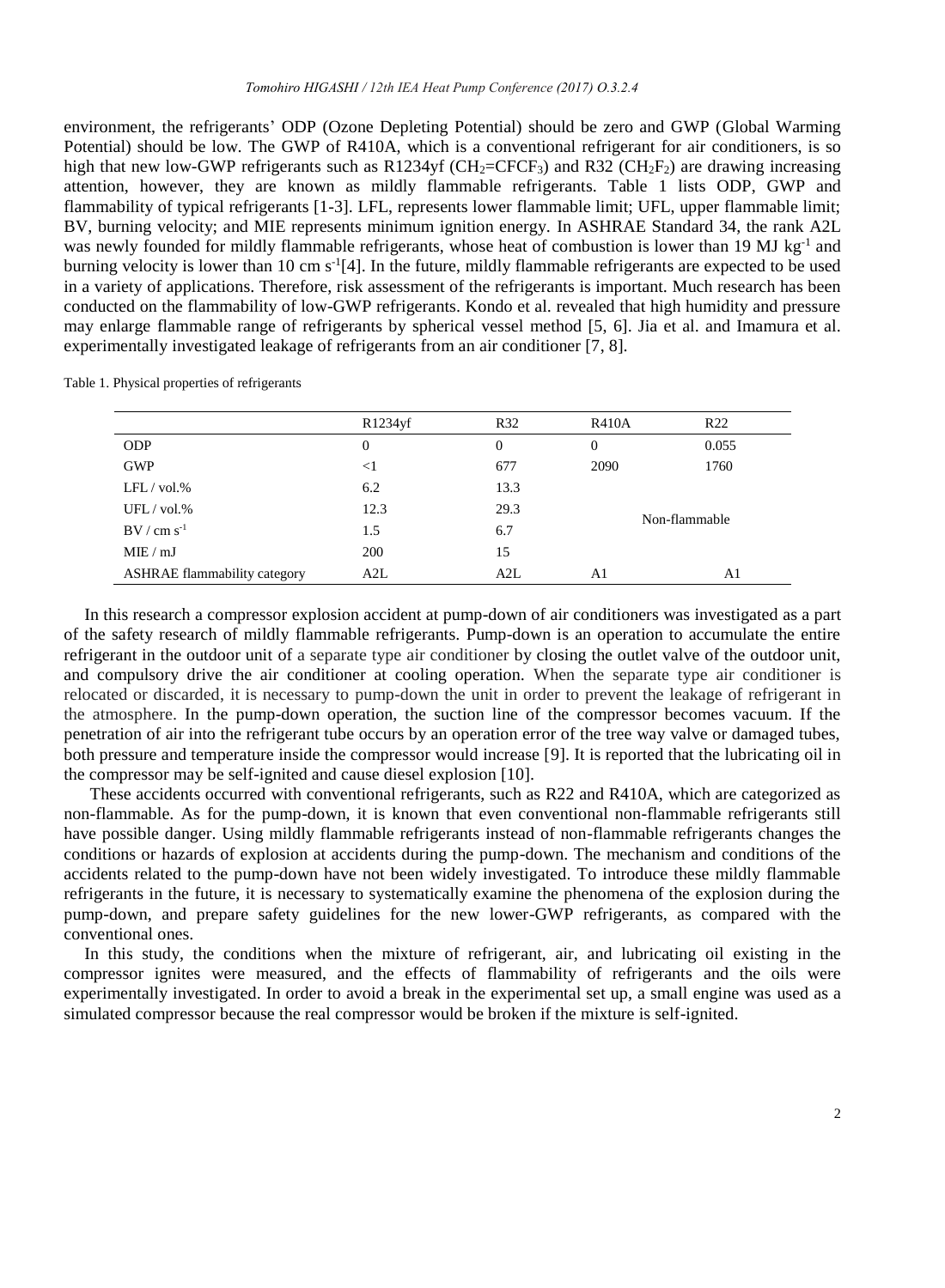| <b>Nomenclature</b> |                          |     |  |
|---------------------|--------------------------|-----|--|
| p                   | Absolute pressure        | MPa |  |
|                     | Greek letters            |     |  |
| $\mathcal E$        | Compression ratio        | -   |  |
| $\kappa$            | Specific heat ratio      | -   |  |
| Index               |                          |     |  |
|                     | atm Atmospheric pressure |     |  |
|                     | max Maximum              |     |  |
| th                  | Theoretical value        |     |  |
| ٠                   | Normalization            |     |  |
| $\theta$            | Standard pressure        |     |  |

### **2. Experiments**

#### *2.1. Apparatus*

Experimental apparatus mainly consists of a compressor, an air supply system, a refrigerant supply system, a temperature control system and a lubricating oil supply system. Fig. 1 shows the schematic diagram of the apparatus and cut model of the compressor. A model engine (R155-4C, 4-stroke, stroke volume: 25.42 cc, compression ratio: 16.0, made by ENYA) was used as a simulated compressor, and was driven by a motor connected to the engine's shaft. This is because the real compressor may explode during the experiments same as the accidents. The rotational speed of the engine was changed using the motor. Gears and an encoder were attached to the shaft.

Vapor refrigerant supplied from a refrigerant cylinder was reduced to a pressure of 0.3 MPa, using a pressure regulator. The flow rate was controlled using a mass flow controller (FCST1050LC-4F2-F50L-N2, made by Fujikin, accuracy: ±2%F.S., repeatability: ±0.2%F.S., flow rate range: 2 to 100 %F.S.). The air was compressed to 0.7 MPa, using a compressor, and passed through a dehumidifier. Its pressure was reduced to 0.3 MPa using a pressure regulator. The flow rate was controlled using a mass flow controller (MODEL8550MC-0-1-1, made by Kofloc, accuracy: ±1.5%F.S., repeatability: ±0.5%F.S., flow rate range: 2 to 100 l min-1 ). The refrigerant and air were mixed and the temperature was controlled by heater 1. Heater 2 was used for equalizing the temperature of the model engine with that of the engine's intake gas.

The pressure of the oil was raised to 150 MPa using an oil injection system (Common Rail Electric Control Fuel Injection System, made by FC Design), and the oil was injected in the form of a spray into the intake port of the engine. The oil quantity per an injection was changed by the injection time.

The gaseous mixture of the refrigerant, the air and the lubricating oil was compressed by the engine. The pressure in the engine was measured using a pressure sensor (6045A, made by Kistler, linearity±0.4%FSO). Considering the thermal behavior of the pressure sensor, the measured pressure was compensated by assuming that the pressure, when the outlet valve was open, was atmospheric. The pressure waveform was also compensated using signals from the encoder on the shaft of the engine, because the rotating speed of the engine became unsteady when the combustion occurred. The exhaust gas of the engine was analyzed using a Fourier transform infrared spectrometer ([FT-IR], FT/IR-4700, made by Jasco, resolution: 0.5 cm<sup>-1</sup>, S/N: 35000:1). Data obtained from the PNNL were applied to identify the combustion products [11]. These measurements were recorded using a data logger (data logger system NR-2000, made by Keyence, accuracy:  $\pm 0.1\%$  F.S.). The sampling rate was set at 40 kHz considering the rotating speed of the engine.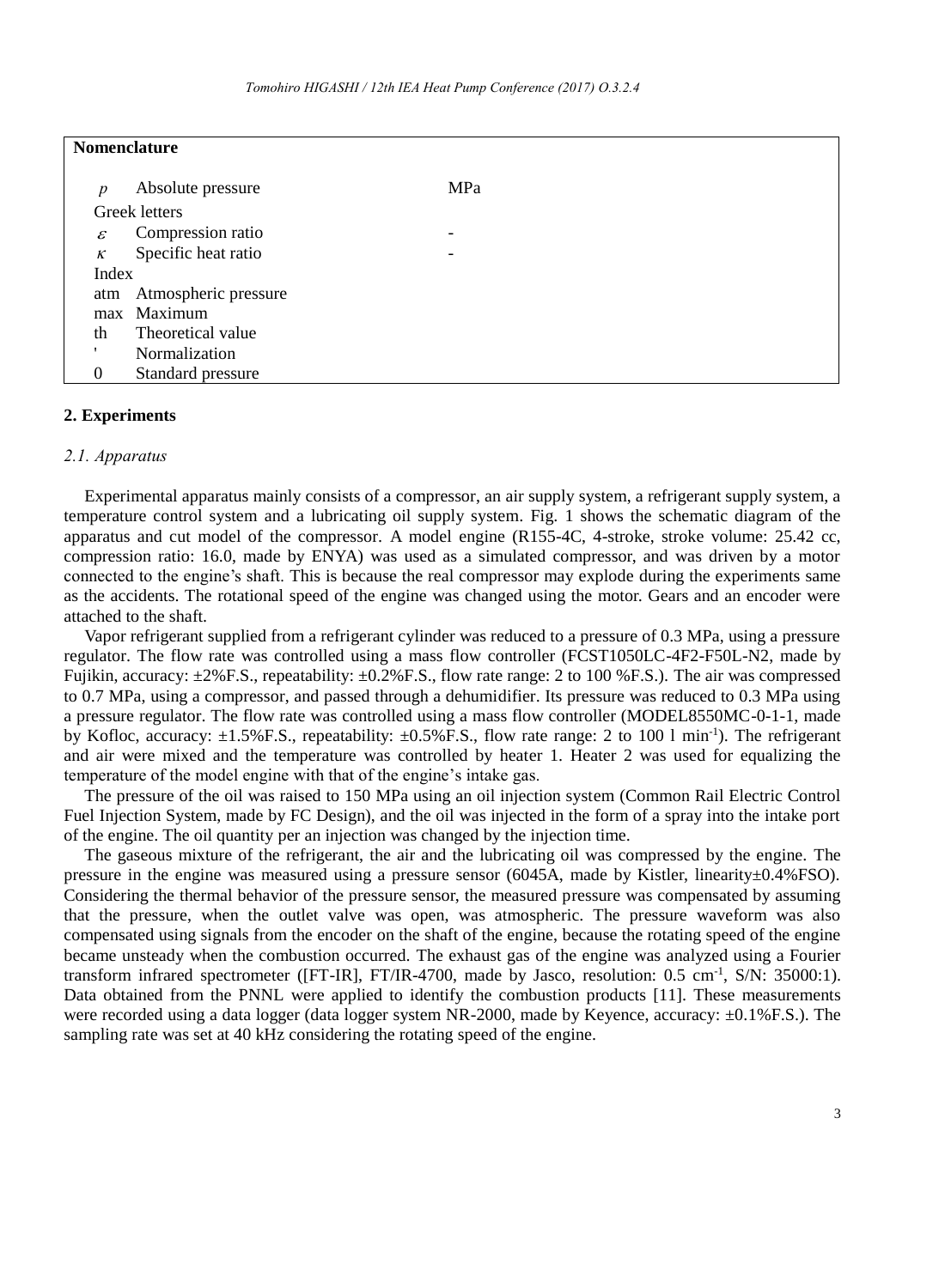

Fig. 1. Experimental apparatus

# *2.2. Experimental conditions*

In addition to R1234yf and R32 which are the lower-GWP refrigerants, R410A and R22 which are conventional refrigerants were used for comparison. PAG (Polyalkylene glycol) oil and POE (Polyol ester) were used as the lubricating oils. Both of them are used for air conditioners.

Table 2 lists experimental conditions. The gaseous Mixture flow rate was calculated by the number of revolutions and stroke volume of the engine. The mixture was heated to 260℃ in order to burn easily. The temperature of the heater was controlled so that the refrigerant's decomposition does not occur, referring to a research on refrigerants thermal decompositions [12]. The oil flow ratio was calculated based on standard oil flow rate, mentioned later.

Table 2. Experimental conditions

| Number of revolutions/ rpm                      | 1500                    |
|-------------------------------------------------|-------------------------|
| Gaseous mixture flow rate/ $1 \text{ min}^{-1}$ | 18.75                   |
| Inlet gas temperature/ $\rm{^{\circ}C}$         | 260                     |
| Oil flow ratio/ -                               | 0.0, 0.7, 1.0, 1.3, 1.6 |
| Injection timing/degree                         | 90 (at crank angle)     |

Table 3 lists properties of the lubricating oils. Each information ware provided by production companies, IDEMITSU (PAG oil) and JX Nippon Oil & Energy (POE oil). CHO ratio is mass ratio of carbon, hydrogen and oxygen contained by the oil. Standard flow rate was calculated so that the oil flow rate becomes the theoretical air fuel ratio. The amount of oil inside the compressor is assumed to be independent of the refrigerant concentration during a real accident, so the oil flow ratio was calculated by this standard flow rate at any refrigerant concentration.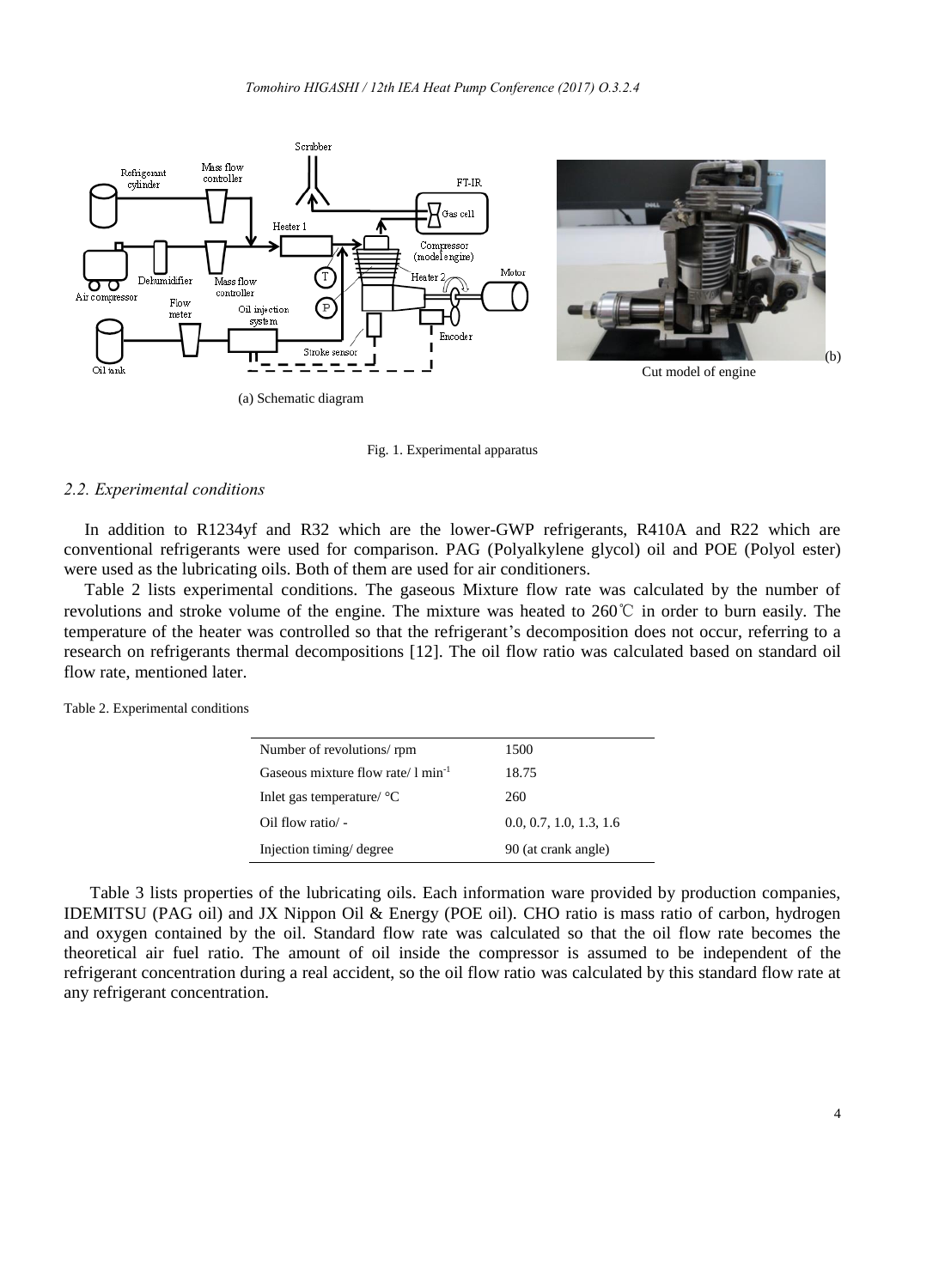Table 3. Properties of lubricating oils

|                                          | PAG oil                | POE oil              |
|------------------------------------------|------------------------|----------------------|
| CHO ratio, mass %                        | 61.7:10.5:26.2         | 70.1:10.8:19.1       |
| Flash point, $\mathbb{C}$                | 216                    | 254                  |
| Ignition point, $\mathbb{C}$             | 350                    | 408                  |
| Theoretical air fuel ratio, $kg kg^{-1}$ | 9.54                   | 10.91                |
| Standard flow rate, 1 min <sup>-1</sup>  | $2.295 \times 10^{-4}$ | $3.519\times10^{-4}$ |

### *2.3. Experimental methods*

The experimental procedure was as follows:

- 1) Set the air flow rate at certain value and heat the air at the intake side and engine. Then drive the engine at approximately 50 rpm.
- 2) Set the air and refrigerant flow rates at the target value after the inlet temperature becomes steady and reaches to the predetermined value.
- 3) Set the rotating speed of the engine at the target value after the flow rates of the air and refrigerant become steady.
- 4) Confirm the oil is injected, and then start collecting data using the data logger.
- 5) Close the outlet valve of the gas cell of the FT-IR and start analyzing the exhaust gas.

# **3. Results and discussions**

# *3.1. Self-ignition of oil*

Figure 2 shows typical pressure changes in the engine when the gaseous mixture of the air and lubricating oil was compressed. The oil was PAG, and the oil flow ratio was 0.0 (without oil), 0.7, 1.0, 1.3 and 1.6. The horizontal axis shows a crank angle of the engine, which reached the top dead center at 360 degree. The plots of the pressure are in 0.5-degree increments.

No combustion was observed when the oil flow ratio was lower than 0.7. The engine ran smoothly, and the pressure rose during compression stroke due to the adiabatic compression. Combustion occurred when the oil flow ratio was higher than 1.0. The pressure rose drastically, and loud noise and strong vibrations were noticed.



Fig. 2. Change in pressure inside engine against crank angle with different amount of PAG oil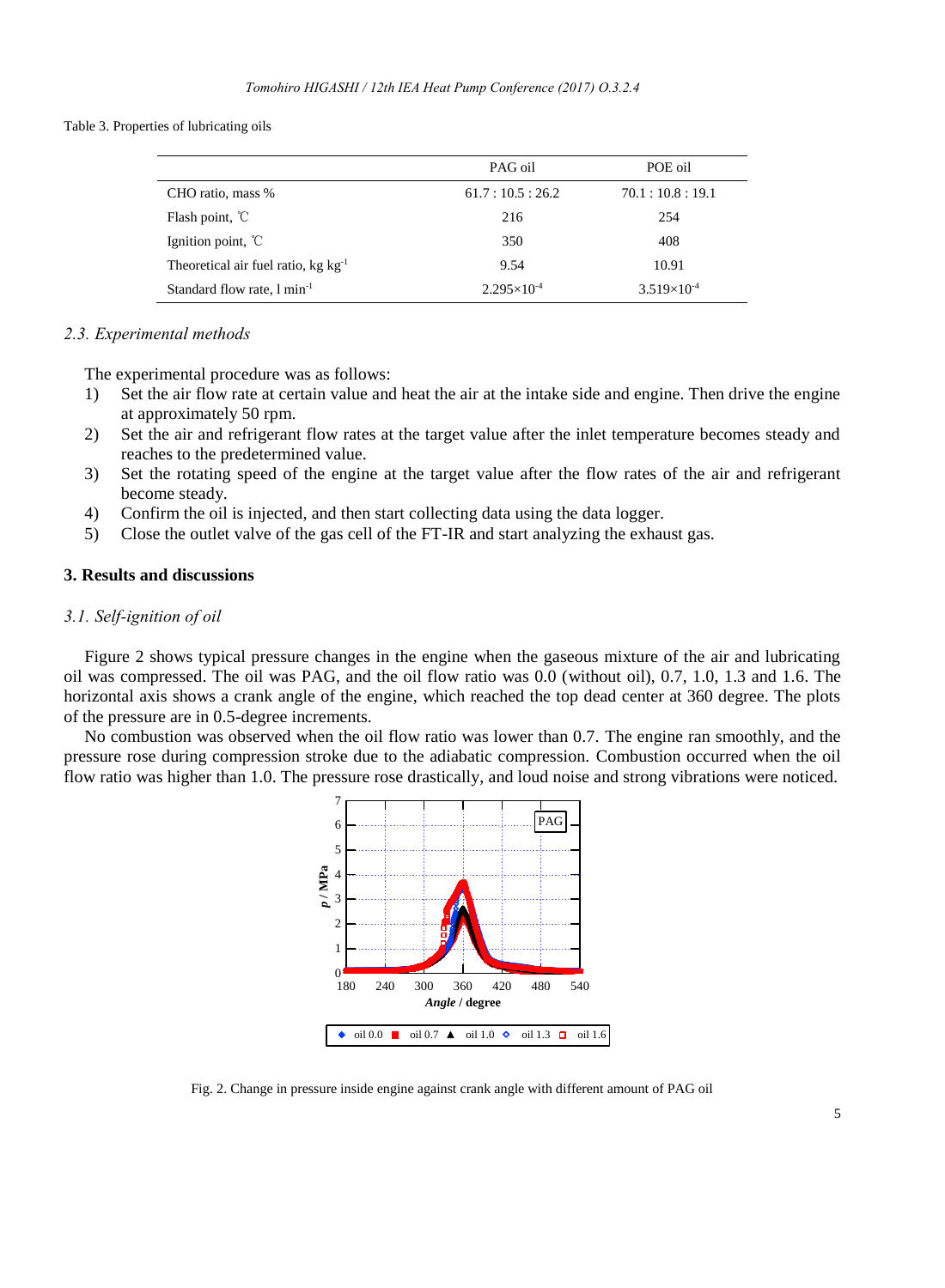# *3.2. Self-ignition of refrigerant, air and oil mixture*

Figure 3 shows typical pressure changes in the engine when the gaseous mixture of the refrigerant, the air and the lubricating oil (PAG oil) was compressed. The refrigerant used was R1234yf and its concentration was 20%. No combustion occurred when the oil flow ratio was lower than 1.0. Combustion occurred when the oil flow ratio was higher than 1.3. The pressure rose drastically compared with the result without the refrigerant, and bigger vibration and noise were observed. No combustion occurred in any oil flow ratio when the refrigerant concentration was further bigger. These tendencies were similar to the results of R32, R410a and R22.



Fig. 3. Change in pressure inside engine against crank angle with R1234yf and different amount of PAG oil

Figure 4 shows typical infrared adsorption spectrum of exhaust gas. The horizontal axis shows wavenumber of the infrared, and the vertical axis shows the adsorption ratio. The refrigerant used was R1234yf and its concentration was  $20\%$ . The oil used was PAG oil and its flow ratio was 0.0 in (a) and 1.6 in (b). In Fig. 4 (a), where no combustion occurred, typical R1234yf spectra are observed between 1800 and 1000 cm<sup>-1</sup>. In Fig. 4 (b), where intense combustion occurred, HF spectra was observed at 4200 to 3600 cm<sup>-1</sup>, and that of  $\text{COF}_2$  was observed at 1980 to 1880 cm<sup>-1</sup>. HF and  $\text{COF}_2$  are the main reactive products of the combustion of R1234yf, which indicate that the refrigerant itself burned and contributed to the intense combustion.



Fig. 4. Infrared adsorption spectrum of exhaust gas with PAG oil where R1234yf concentration is 20%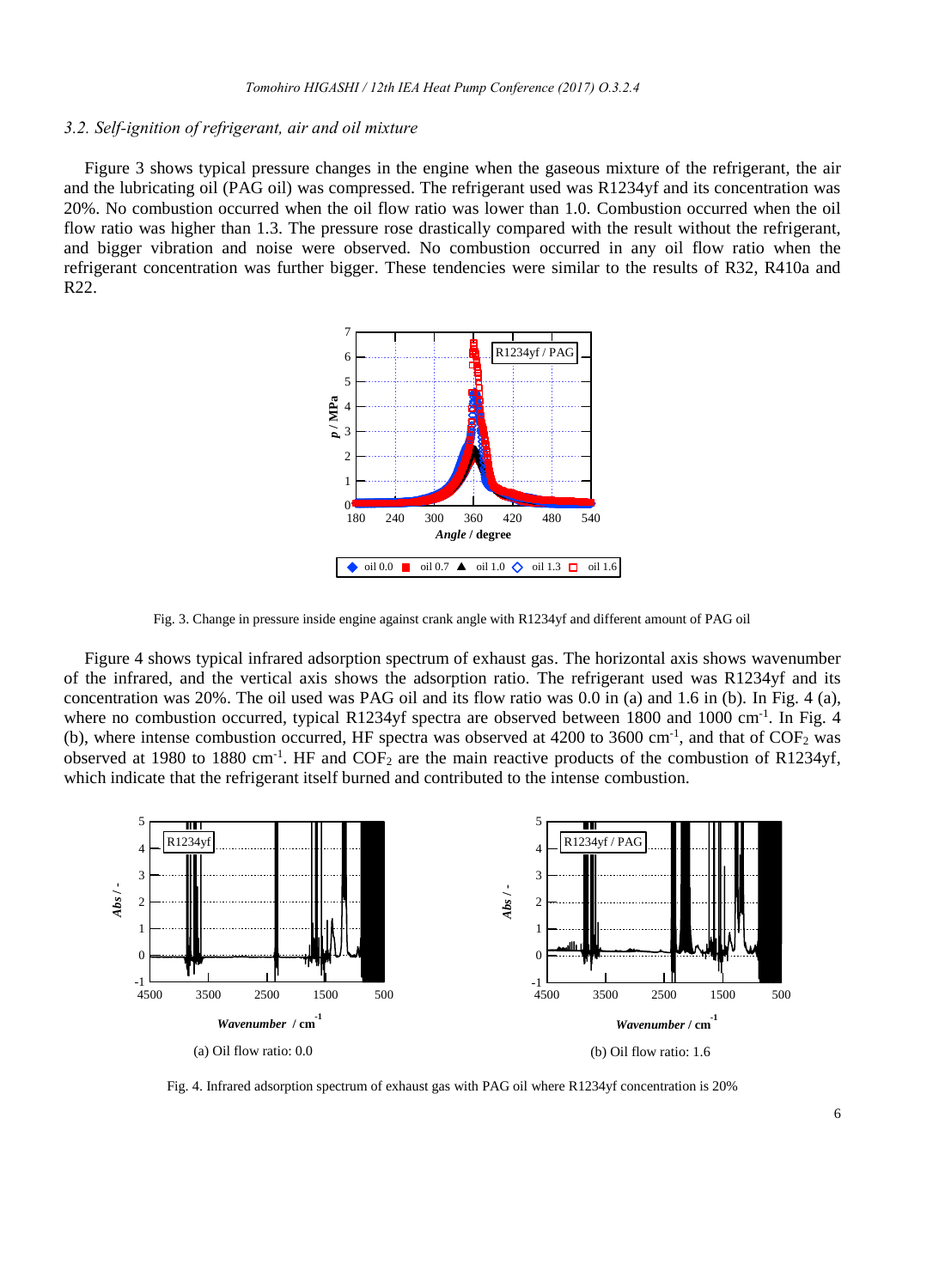#### *3.3. Flammable range and oil flow rate*

Figure 5 shows the flammable range determined by the experimental results obtained with the refrigerants. The horizontal axis shows the refrigerant concentration and the vertical axis shows the oil flow ratio (PAG oil). Red dots represent the condition where combustion occurred, and blue dots represent the condition where combustion did not occur. The figure shows that the flammable range enlarged as the oil flow ratio increased. However, combustion was more likely to occur at lower refrigerant concentrations and higher oil flow ratios.



Fig. 5. Flammable range of each refrigerant against different PAG oil flow ratios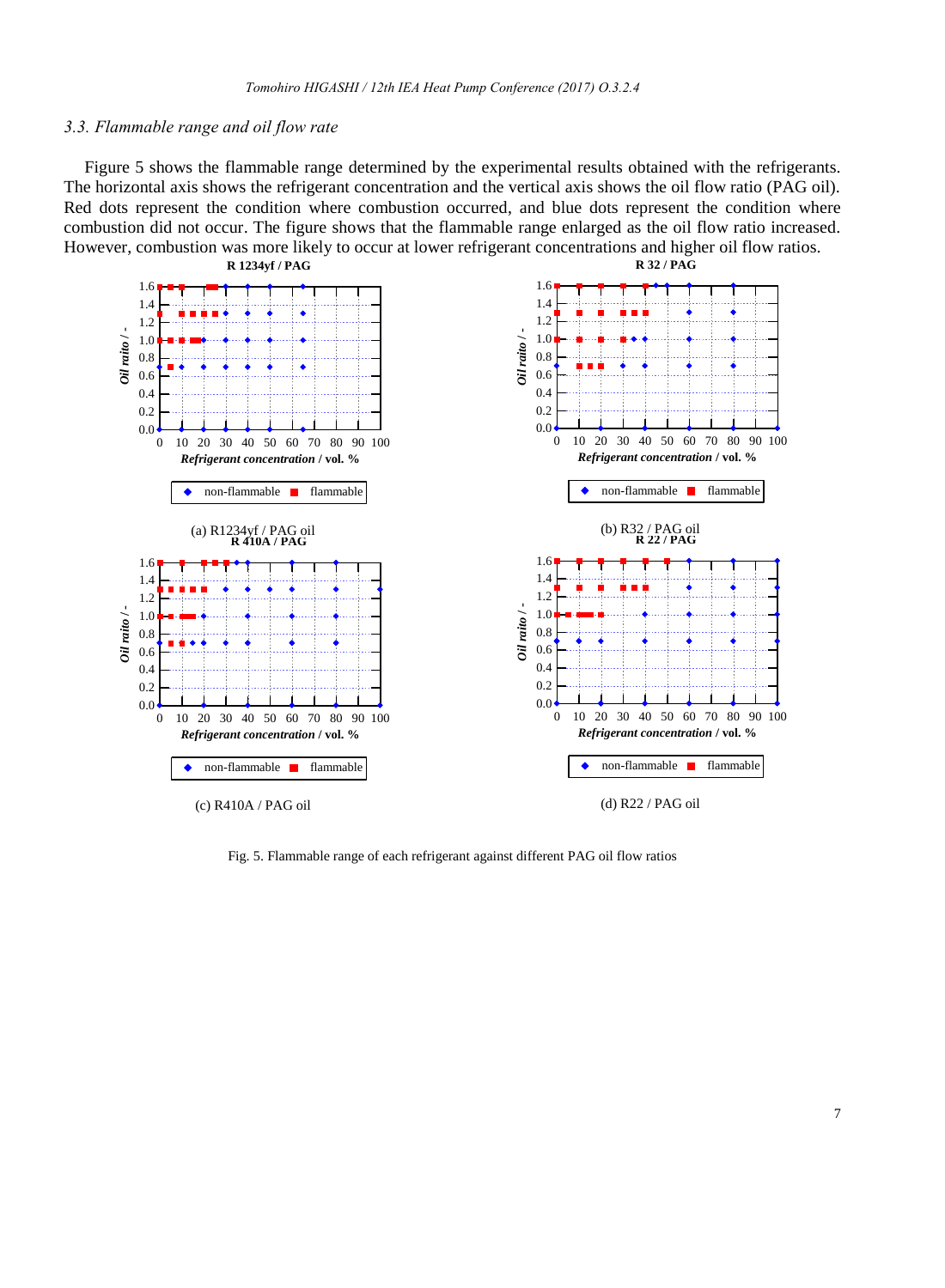# *3.4. Comparison between different lubricating oils*

Figure 6 summarizes the experimental results with different refrigerants and lubricating oils. The horizontal axis shows the concentration of the refrigerant, and the vertical axis shows the maximum pressure during the cycle. The maximum pressure,  $p_{\text{max}}$ , was normalized to  $p_0$ , which is the maximum pressure when only air was compressed.

$$
p'_{\text{max}} = \frac{p_{\text{max}}}{p_0} \tag{1}
$$

The theoretical value of the maximum pressure was calculated by assuming the adiabatic compression of a gaseous mixture of the refrigerant and air

$$
p_{th} = p_{atm} \times \varepsilon^{k} \tag{2}
$$

where  $p_{atm}$  is the atmospheric pressure,  $\varepsilon$  is the compression ratio of the engine, and  $\kappa$  is the specific heat of the gaseous mixture.

No combustion occurred at an oil flow ratio of zero with any refrigerant, which suggests that the existence of lubricating oil is necessary for combustion. For all refrigerants, combustion occurred with low refrigerant concentrations. The dots in the results of the POE oil were located on the left side compared with the results for the PAG oil, which indicates that the flammable range with the POE oil was narrower than that with the PAG oil.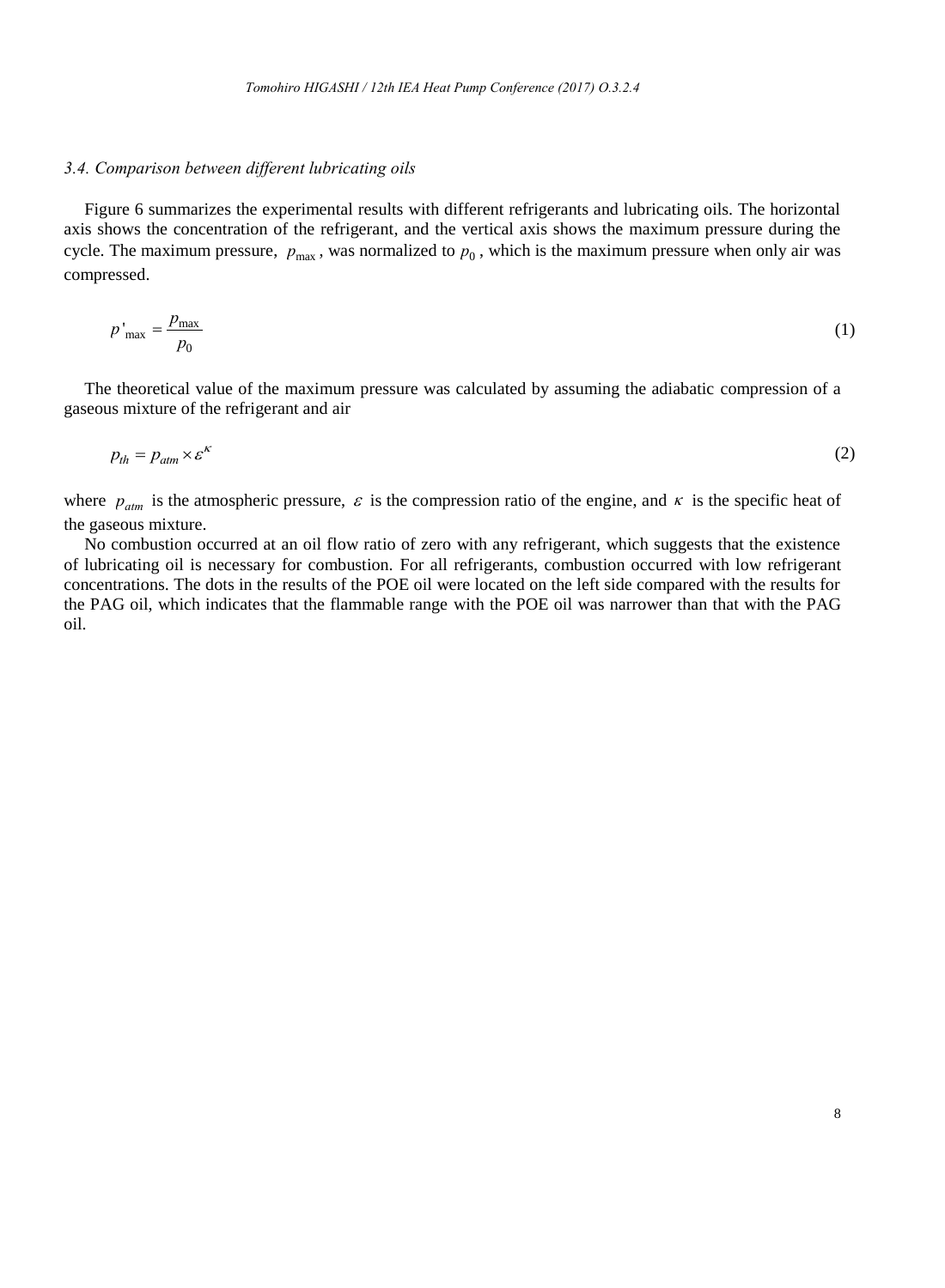

Fig. 6. Maximum pressure against different refrigerant concentrations and oil flow ratios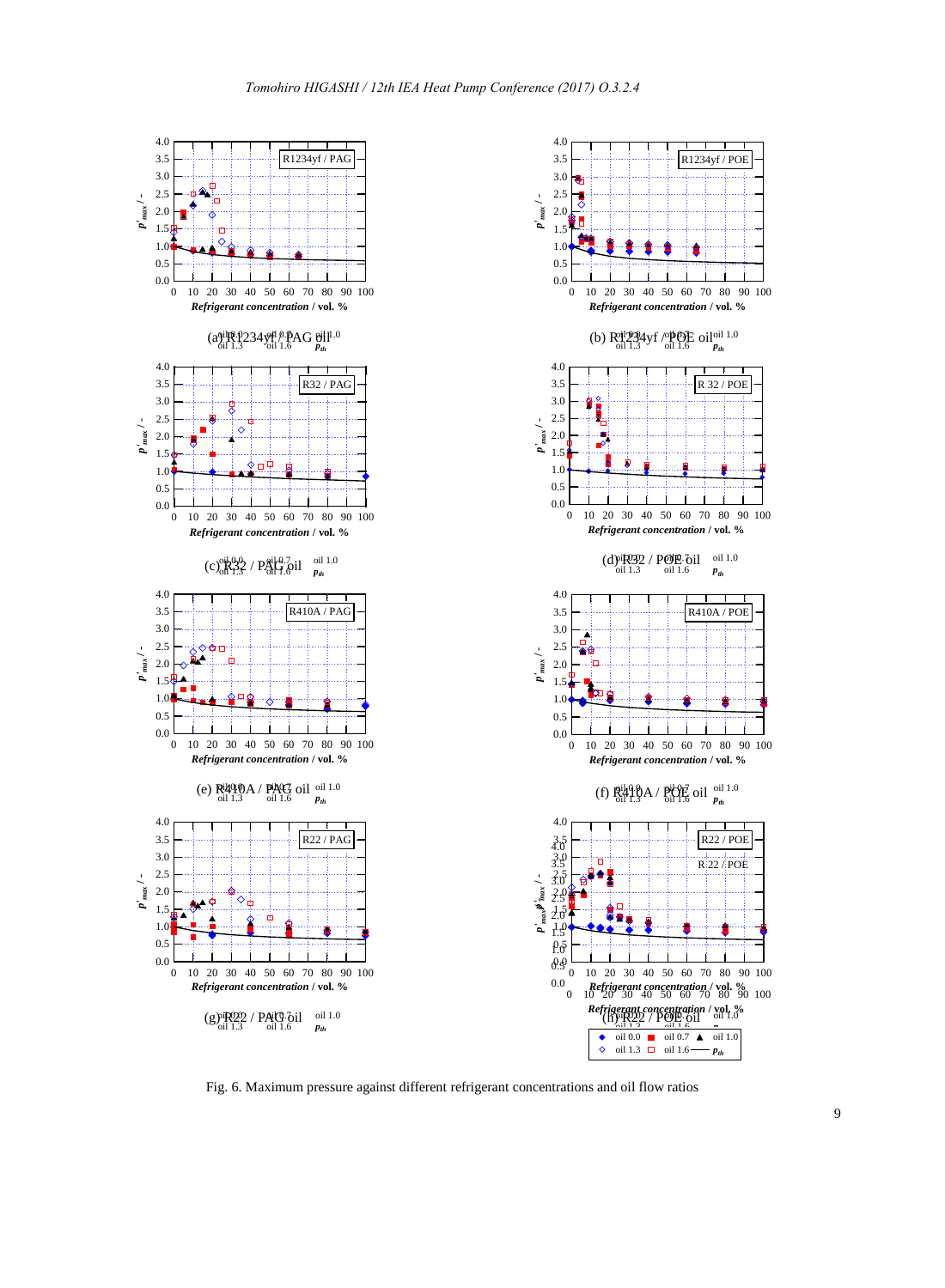Table 4 compares the flammable range of each refrigerant with PAG oil and POE oil. The flammable range with the PAG oil is 1.6 to 5.0 times greater than that with the POE oil, which suggests that the properties of the oil are important factors that contribute to accidents during pump down operations, in addition to the properties of the refrigerant. The probability of accidents can be decreased by adjusting the flammability of the lubricating oil.

| Refrigerant  | UFL with PAG oil / vol. % | UFL with POE oil / vol. % |
|--------------|---------------------------|---------------------------|
| R1234yf      | 25                        |                           |
| R32          | 40                        | 20                        |
| <b>R410A</b> | 30                        | 12.5                      |
| R22          | 50                        | 25                        |

Table 4. Upper flammable limit (UFL) with PAG oil and POE oil

#### **4. Conclusion**

In this research, the phenomena of diesel combustion during pump down operations were experimentally investigated. An adiabatic compression operation of a gaseous mixture of a refrigerant, air, and lubricating oil was carried out to reproduce the pump down process. The following results were obtained:

- 1) Accidents that may occur during the pump-down of air conditioners are caused by the diesel combustion of a mixture of air, refrigerant, and lubricating oil.
- 2) Although the mixture of air and oil could burn under certain conditions, the pressure increase resulting from combustion was moderate unless a refrigerant was added. This result suggests that the refrigerant itself burns, leading to a sudden and significant increase in pressure.
- 3) The flammable range and the maximum pressure increased as the oil flow ratio increased. This tendency was observed with all refrigerants—R1234yf, R32, R410A, and R22—with the PAG oil.
- 4) The flammable range may widely vary with the use of different lubricating oils, which suggests that the properties of both the refrigerant and the oil are significant factors that contribute to accidents during pump down operations. The probability of accidents can be decreased by adjusting the flammability of the lubricating oil.